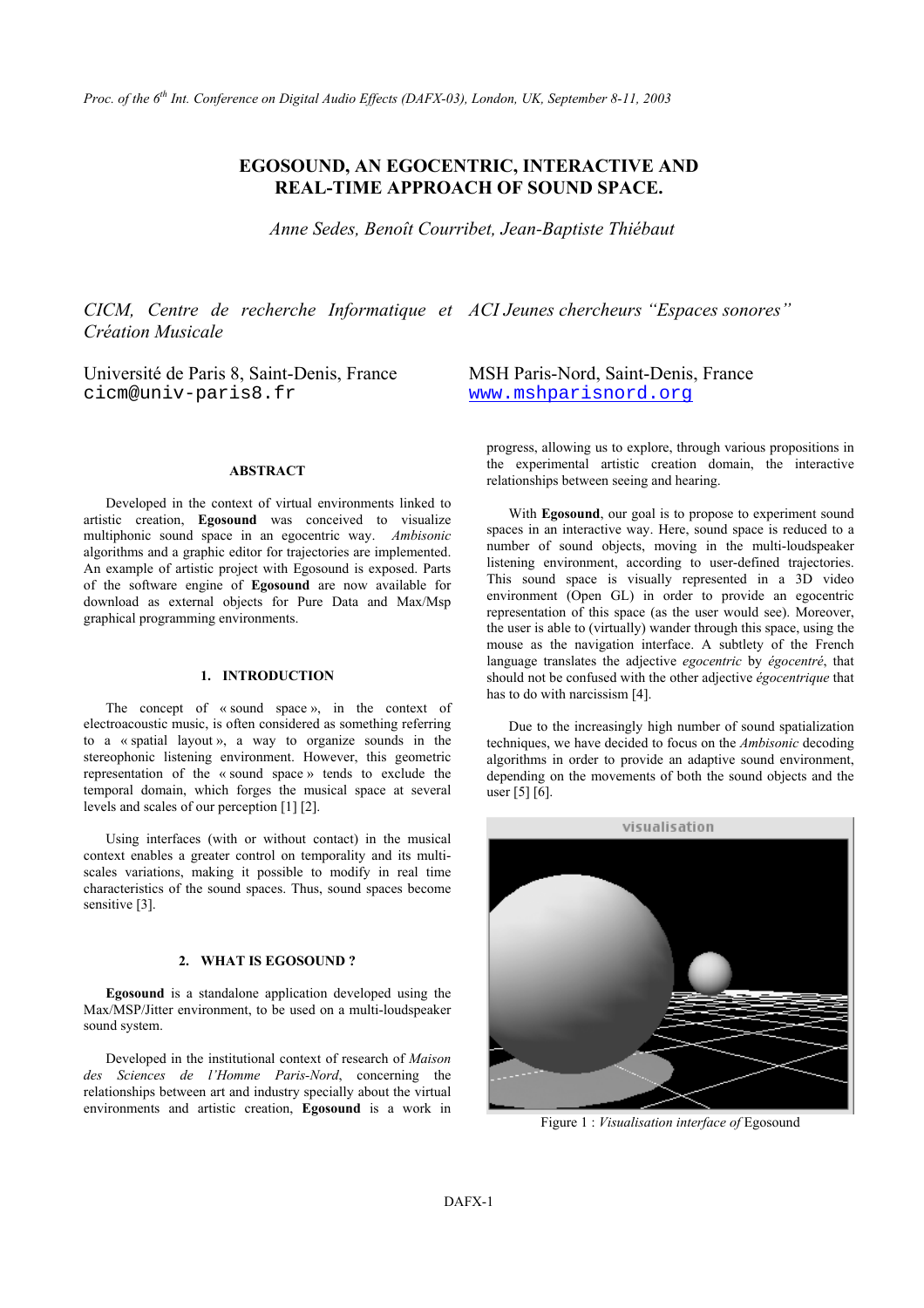The sonic projection of the sound space is linked with the visual representation, so the user can visually "follow what he hears", which leads the visual representation to become an instrument for the listening process. For now, sound objects are represented visually by coloured spheres and the user can edit transfer functions linking sonic morphologies with visual attributes (size, colour saturation). Egosound can potentially handle as many sources as desired, though this is restricted by the computer's characteristics. However, using more than four sound sources should make it hard to distinguish individual localizations and movements. That could be a quality in a musical composition, for an empiric experimentation with musical composition, for an empiric experimentation with Figure 3 : *Creating a trajectory out of a spiral*. trajectories, we have limited its number to four.

In order to lower computational cost, we have decided (as a first step) not to include effects such as Doppler effect or reverberation. Though these effects increase the accuracy of the localization and movement perception, a generic panning tool seemed sufficient, especially since the visualisation of the virtual source is considered as a tool for hearing, which is the main interest of Egosound. Moreover, for aesthetics reasons, reverberation or pitch variation may be unwanted by the composer.

### **3. TRAJECTORIES**

Composing sound space means composing with perception, with primitive, antepredicative sensations. More, for years, musical composition tends to integrate spatialization as a real inscribable dimension of music. From this point of view, the localization of fixed sound sources is not sufficient, that's why we have developed a trajectory interface which contains elementary geometrical tools: broken line, hand made line, triangle, rectangle, ellipse, spiral and a random generator. This interface allows to draw and to go all over trajectory. The movement speed can be checked and the trajectory may be recorded. Then, this tool can be used for both composition and live electronic music performance. External inspectors can drive the trajectory parameters. For instance, the pitch of an instrument might control the movement speed of a sound source on its trajectory. With a gesture, the user can shift all the sound sources he's controlling with a perfect realisation of his intention.



Figure 2 : *An exemple of trajectory: the ellipse.* 



# **4. ARTISTIC CREATION**

**Egosound** will be shown with a multimedia installation offering to the visitor an "interactive chair" in front of a monitoring screen, surrounded by eight active loudspeakers. The visitor will sit in the chair and, by inclining his chest and pivoting with the chair, will navigate in visual and virtual space only by hearing and visualising the sound object. The authors are composing short interactive musical works, in order to offer attractive interactive sound objects. Named " La terre ne se meut pas", this installation is, in a certain way, homage to the philosopher Edmund Husserl's works on phenomenology of perception [7]. This installation will be shown at the H2PTM'03 in Saint-Denis, September 2003 [8] (Figures 4 et 5).

The parameters of mapping are the radial and the angular speeds, given by the movements of the user on the chair. Two ultrasound sensors designed by Artem [9] provide the data: the first sensor is fixed in front of the user, and calculates the distance with the user's chest. This distance is increasing/decreasing as the user tilts forward/backward. The second sensor is located on the axis of the chair, and calculates a distance which can be interpreted as an angle by means of a trigonometric calculus. We have chosen the ultrasound sensors because of their invisibility and accuracy.



Figure 4 *: Plan of "La terre ne se meut pas", an interactive installation with Egosound*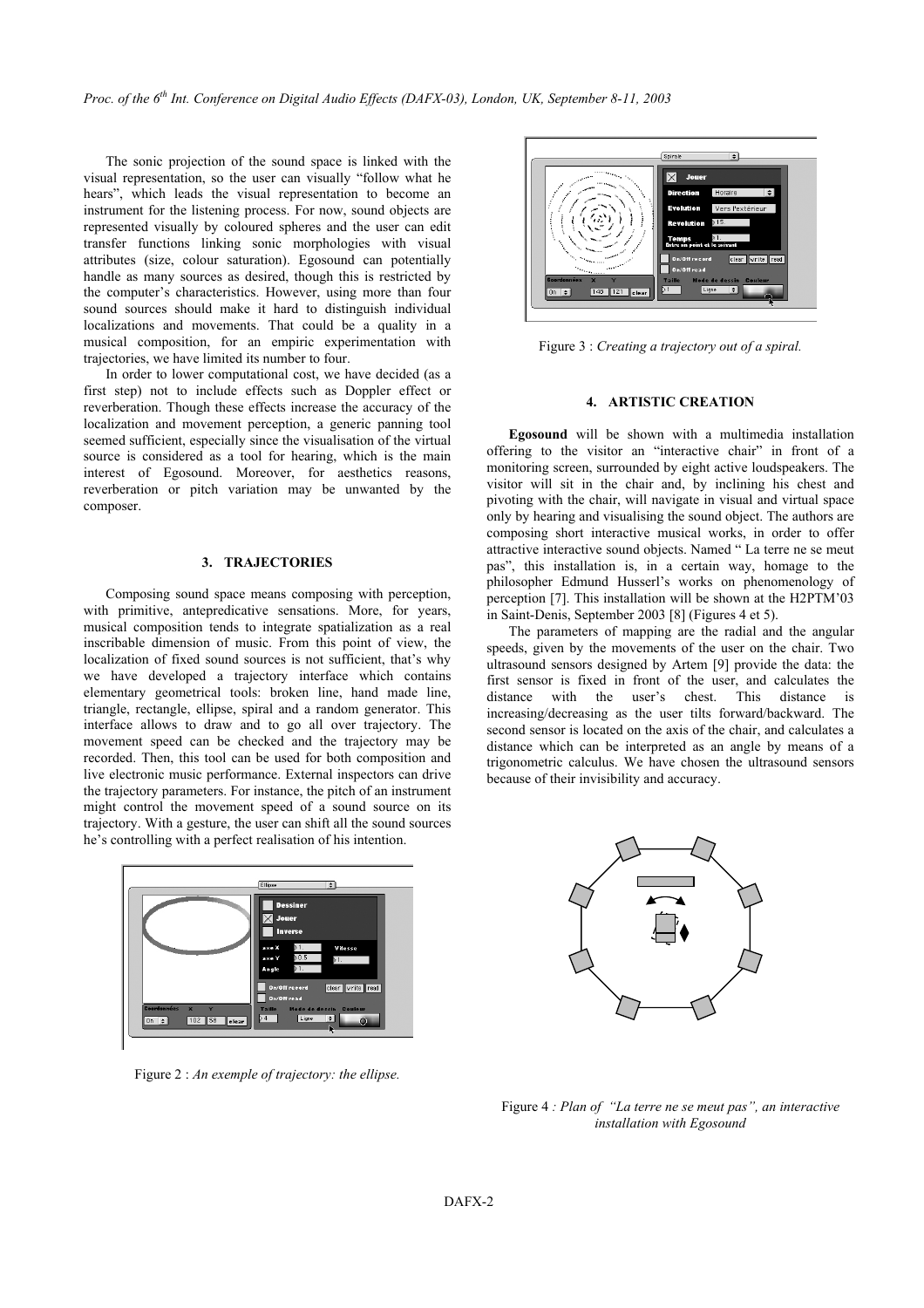

 *for MAX* 



Figure 7 : *"ambipan~": an example within MAX/MSP.* 

Figure 5 : *The "interactive" chair.*

In other circumstances, a joystick, a joy pad, a basic mouse and even a human "egocentric" performer may be a controller.

# **5. SOFTWARE DEVELOPMENT**

Egosound *beta* version software is downloadable, so are the spatialization and trajectory tools [10]. The *trajectory* object is a controller object for MAX , and the *ambipan~* object is an audio processing object for MAX/MSP and Pure Data, re-coded in *C* language by programmer Rémi Mignot, under instructions; *ambipan~* has been optimised, and is now extended to any multiphonic situation, from stereophonic (2 channels) to hexadecaphonic (16 channels) setup. In this new version, the coordinates of the sources can be signal-driven, which leaves the door open to many experiments on spatial modulation of sounds.

The next step concerning these developments is to **6. CONCLUSION** experiment with 3D audio spatialization. The 3D audio engine has already been realised by Rémi Mignot, and we are working on developing an intuitive 3D trajectory tool.



Figure 6 : *"trajectory"*

Anne Sedes, uses the objects *trajectory* and *ambipan~*, for electronic and interactive compositions for choreograph Laurence Marthouret and drummer Miquel Bernat, as well as Jean-Baptiste Thiébaut for improvisation music and Benoît Courribet for electronic and interactive music mapped with 3D open GL image. Spanish composer José Manuel Lopez Lopez should use those two tools in collaboration with our team for sound spatialization of his operatic work "La Noche y la Palabre", that will be created in may 2004 in Seville, Granada and Madrid. Many musicians should be interested by the process.

This application may be extended for video game domain and for post-production sound mixing for cinema and multimedia. Contacts have been established, and companies working in these domains seem to be interested by this kind of process, in spite of the constraints and uses of the profession.

As a work in progress, **Egosound** was created in a mixed domain, between scientific research and artistic creation, where artistic experimentations may feed industrial applications.

After that first experiment, we may view a more convenient software product or toolkit. Such a software may be used for spatialization and many other mappings with sound parameters. Maybe we can imagine plug-in, for mixing with 5.1 standard. The free downloadable objects *trajectory* and *ambipan~* constitute a first way to offer a concrete integration of the potential of the **Egosound** experience, may find a place in the electronic composers software toolkit and maybe raise up an interest from the multimedia industry.

#### **7. REFERENCES**

[1] Roads, C., *Microsound*, Cambridge, Mit press, 2001.

[2] Vaggione, H., « Composing Musical Spaces By Means of Decorrelation of Audio Signals ». *Proceedings of the DAFx Conference on Digital Audio Effects,* Limerick (Ireland), University of Limerick, 2001.